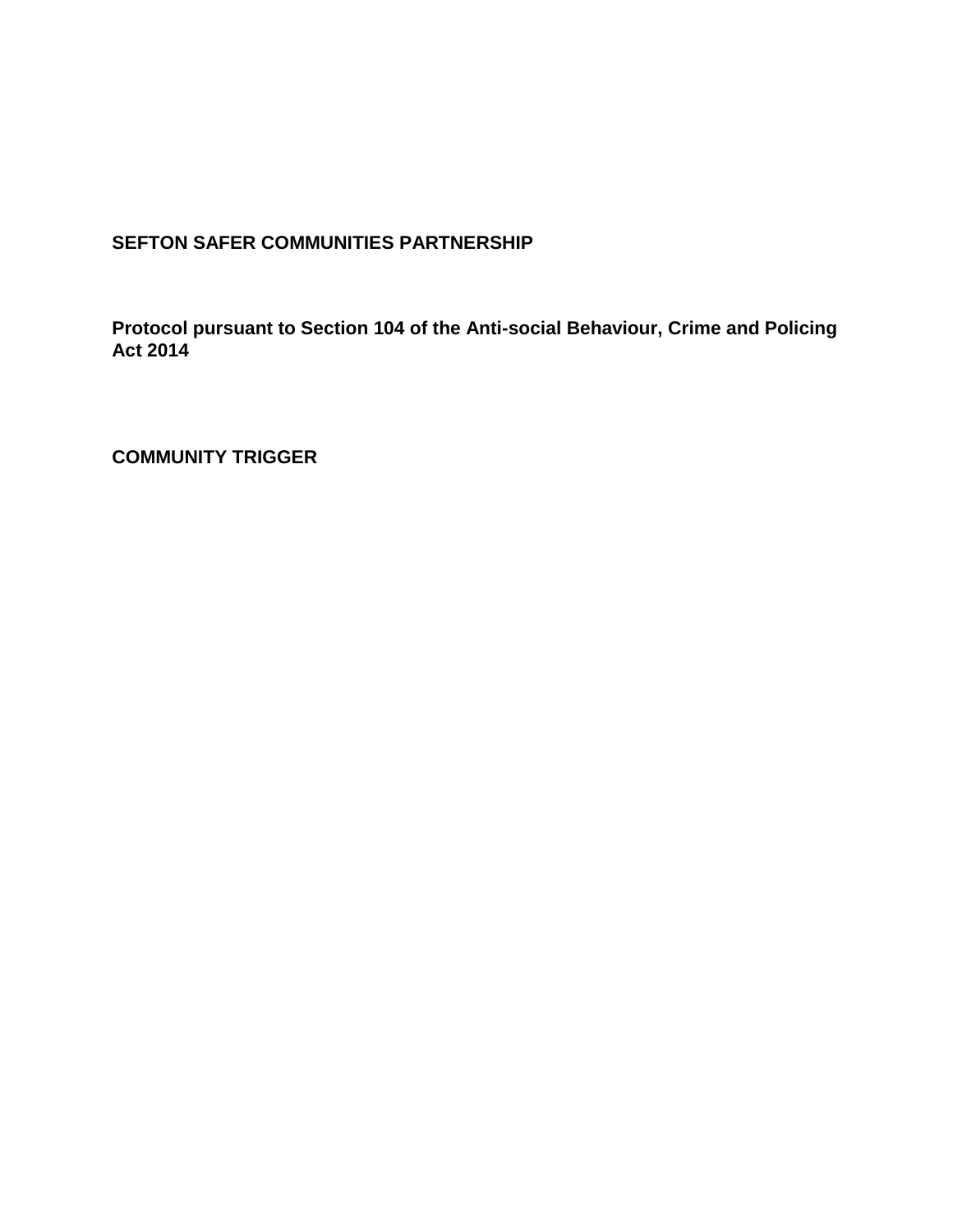### **Introduction**

The Community Trigger tool has been introduced by the Anti-Social Behaviour, Crime and Policing Act 2014. The reason for its introduction was to provide victims and communities with the right to request a review of their case by relevant bodies.

For the purpose of Community Trigger the relevant bodies in Sefton are:

- Sefton Council
- Merseyside Police
- Registered Housing Provider (social landlord)

Where a member of the public, either by themselves or through another including their MP, Local Councillor or other representative, seeks to utilise the Community Trigger relevant agencies must decide whether the threshold has been met. Where the threshold has been met then those agencies must undertake a case review. That case review will look at the actions that have been taken to resolve the complaint in light of relevant processes, policies and procedures.

### **Existing Complaints Policies and Procedures**

The Community Trigger is NOT a mechanism for making a complaint. Should a complaint be referred through to the Community Trigger, which is subsequently identified as being dealt with under a separate channel, it cannot be dealt with by the Community Trigger process.

#### **Repetitive Complaints made to the Community Trigger process**

Repetitive Community Trigger requests on the same issue, when there has been no change in circumstances from the Initial Trigger, will not be re-investigated.

#### **Persistent or Vexatious Complaints**

There may be circumstances when a victim persists in pursuing a Community Trigger request, which has no reasonable basis, or when the Council and/or other agencies involved in the Community Trigger process have taken reasonable action in response or where some other process should or has been taken. Whilst the Council will never dismiss a Community Trigger request out of hand, it will exercise its discretion as to when a matter will be regarded as closed in the circumstance described.

## **The Trigger Threshold**

#### The threshold for the Community Trigger in Sefton is:

If you (as an individual) have complained to Sefton Council, Merseyside Police and/or a Registered Housing Provider (social landlord) three times about separate incidents in the last six months.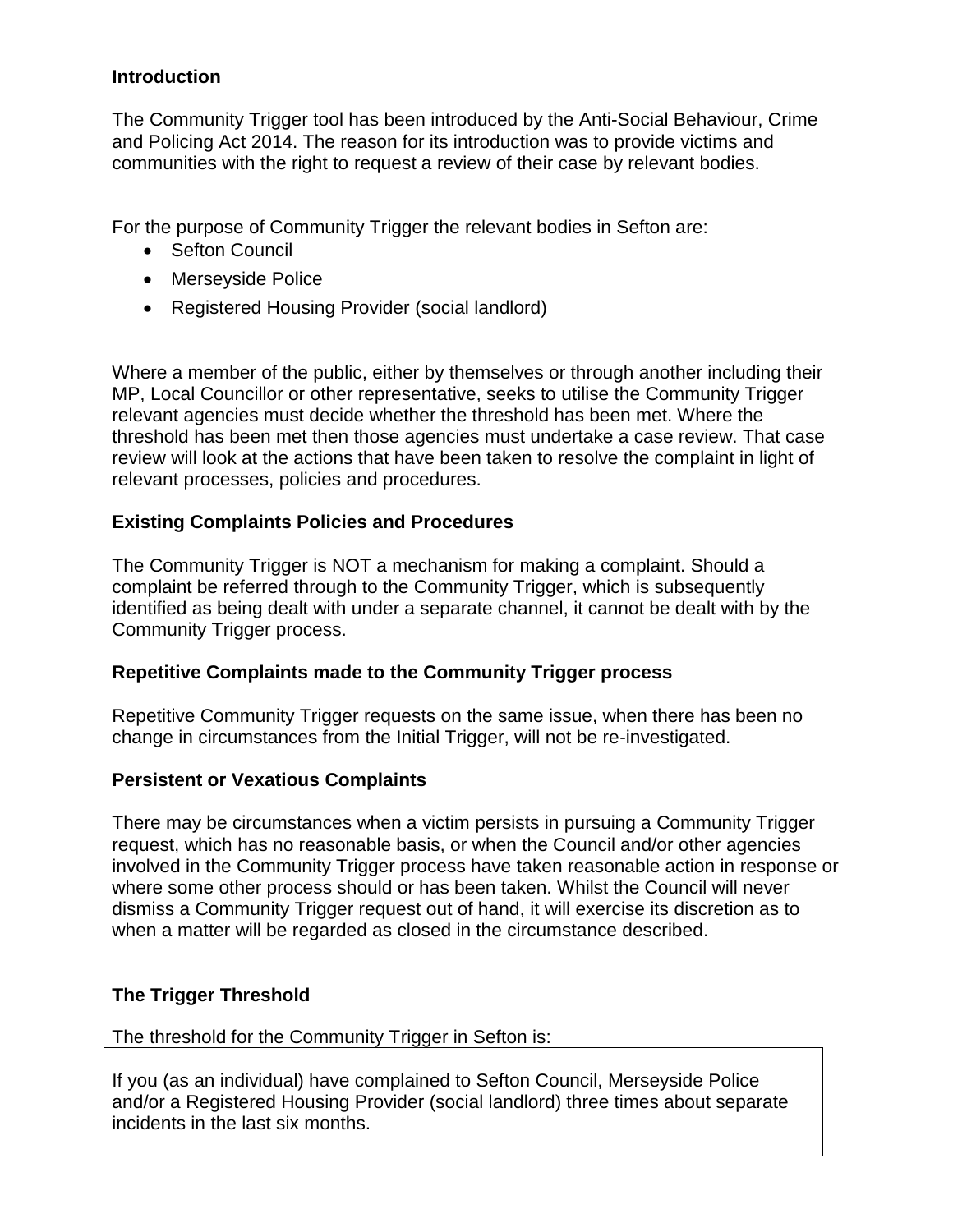# OR

If five individuals in the local community have complained separately to Sefton Council, Merseyside Police and/or a Registered Housing Provider (social landlord) in the last six months about similar incidents of anti-social behaviour.

## OR

If you (as an individual) have complained to Sefton Council, Merseyside Police and/or a Registered Housing Provider (social landlord) once about an incident or crime motivated by hate (hate incident/crime) in the last six months.

The Sefton Safer Communities Partnership will only consider trigger referrals that meet this threshold and are a qualifying complaint by virtue of section 104(10) of the Act, namely:

*A complaint about anti-social behaviour is a qualifying complaint if: (a) The complaint is made within the period of one month beginning with the date on which the behaviour is alleged to occur; AND* 

*(b) The application for an ASB case review is made within the period of six months beginning on the date on which the complaint is made.* 

For the purpose of the Sefton Community Trigger, anti-social behaviour is defined as behaviour causing harassment, alarm or distress to a member, or members, of the public. In determining whether the threshold is met, agencies will also have regard to the potential for the behaviour to cause harm.

## **Utilising the Trigger**

The Community Trigger is instigated when a member of the public directly or via a representative contacts the Sefton Safer Communities Partnership and indicates that they wish to utilise the Community Trigger review process.

The trigger may be instigated using any of the following processes:

(1) Through partnership websites:-

[www.sefton.gov.uk /communitytrigger](file:///C:/Users/evansi/AppData/Local/Microsoft/Windows/Temporary%20Internet%20Files/Content.Outlook/7G13DX7F/www.sefton.gov.uk%20/communitytrigger)

[www.merseyside.police.uk](http://www.merseyside.police.uk/)

[www.ovh.org.uk](file:///C:/Users/evansi/AppData/Local/Microsoft/Windows/Temporary%20Internet%20Files/Content.Outlook/7G13DX7F/www.ovh.org.uk)

(2) Via email to:

communitytrigger@sefton.gov.uk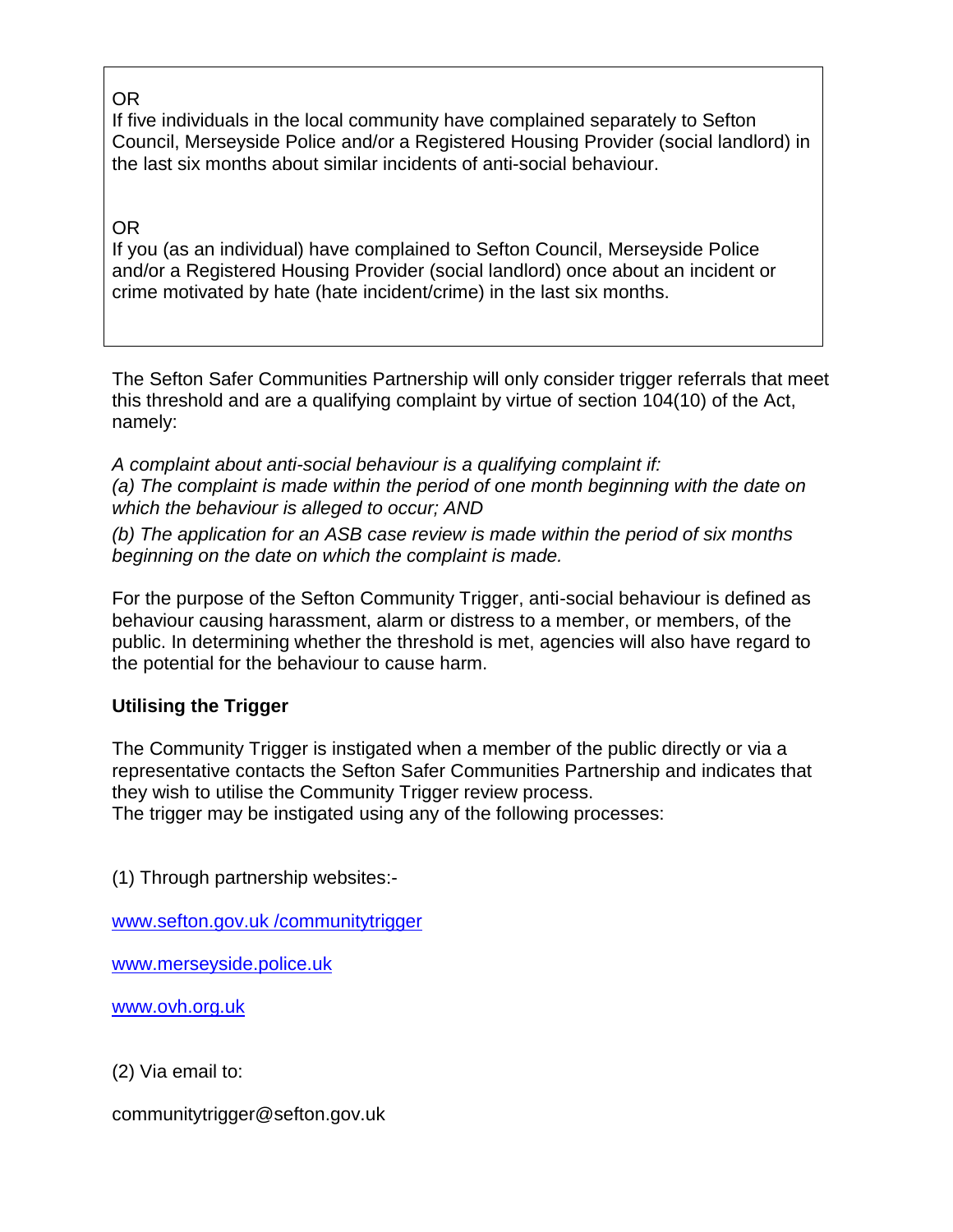(3) By telephone to:

0151 934 4910 (outside office hours an answer phone will be in operation)

(4) By letter to:

Anti-Social Behaviour Unit, Sefton Council, 2<sup>nd</sup> Floor Trinity Wing, Bootle Town Hall, Bootle. L20 7AE

Details will need to be provided of each complaint that has been made, who the complaint was made to (name, organisation and/or incident reference number) and information about the anti-social behaviour.

### **What happens next?**

When a Community Trigger is initiated, the application will be assessed by the Single Point of Contact (SPOC) and the applicant will receive an acknowledgement letter within 5 working days outlining that either the criteria for instigating the trigger have been met and what will happen next (Appendix 2) or that the trigger criteria have not been met and what steps will be taken to address the individual's concerns (Appendix 3).

For those cases where the trigger criteria have been met, SPOC will ask the agencies involved to provide details of the relevant complaints and the actions that have been considered and taken. This will be all records relating to the time period, properties, individuals or other relevant matters, as identified in the Community Trigger. Any agency unable to respond to this request for information should advise by return, providing reasons as to any delay.

At the same time as sharing information, partner agencies will be expected to ensure that the Single Point of Contact is aware of any relevant policies, processes or protocols relevant to their organisation.

It should be noted that if a request for information is made to an agency that carries out a public function and they possess relevant information, then that agency is required to disclose the information requested. If the request for information is made to an agency that does not carry out a public function, that agency may determine to comply with the request. Notwithstanding this the Anti-social Behaviour, Crime and Policing Act 2014 does not compel disclosure of information that would contravene any provisions of the Data Protection Act 1998 or Part 1 of the Regulation of Investigatory Powers Act 2000.

## **Review Meeting**

The SPOC should convene a review meeting for shortly after the final day for compliance with information requests. This meeting may include Sefton Council, Merseyside Police, One Vision Housing and other partners (if they are involved) to discuss the anti-social behaviour, what actions have been considered and taken in light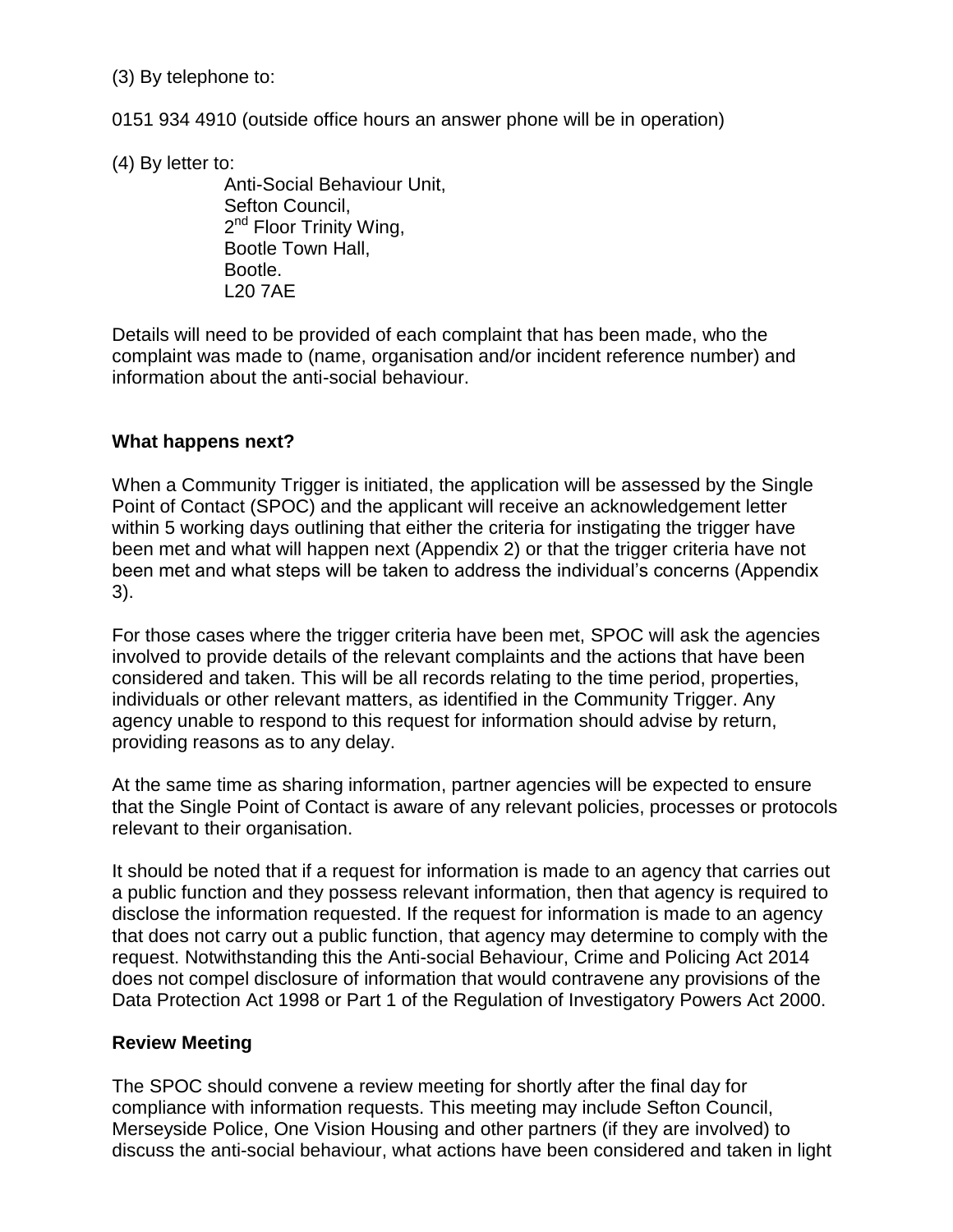of relevant agency or partnership processes. No individual involved in the original action should attend the review meeting. The group will review how the Partnership has responded and make recommendations on how the problem can be resolved. The Single Point of Contact will be responsible for chairing the review meeting and recording the outcome. A timescale of 20 working days has been built into the protocol for the information request and case review phase of the Community Trigger process.

### **Delays in the Review**

If, at any point, the Single Point of Contact becomes aware of a potential delay in adherence to the timetables prescribed within this protocol it will be their responsibility to ensure that the Community Trigger complainant is kept appraised of the reasons for the delay and any revisions to timescales.

## **Outcome of Community Trigger Review**

The Single Point of Contact will be responsible for preparing a draft response to the Community Trigger review to be sent to the Chair of the Sefton Safer Communities Partnership for approval, a pro forma is attached at Appendix 4. A timescale of 10 working days has been built into the protocol for this process.

## **Referral of Community Trigger to Police and Crime Commissioner**

Where an individual is dissatisfied with the outcome of a Community Trigger review, they may refer their concerns to the Police and Crime Commissioner. A Community Trigger may only be escalated where one of the following measures is satisfied:

- (1) The Community Trigger review has failed to consider a relevant process, policy or protocol;
- (2) The Community Trigger review has failed to consider relevant factual information.

The role of the Office of the Police and Crime Commissioner will be to consider due process and ensure that the Safer Communities Partnership has properly and effectively undertaken a review. In considering a Community Trigger escalation the Office of the Police and Crime Commissioner can either:

- (1) Refer the case back to the Safer Communities Partnership asking them to consider a particular process, policy or protocol not previously considered;
- (2) Determine that the Safer Communities Partnership have reviewed the case, considering all relevant policies, process and protocols.

A Community Trigger review cannot be escalated where a complainant is dissatisfied that a particular agency has not utilised a particular enforcement tool and where it has been established through the review that appropriate consideration has been given to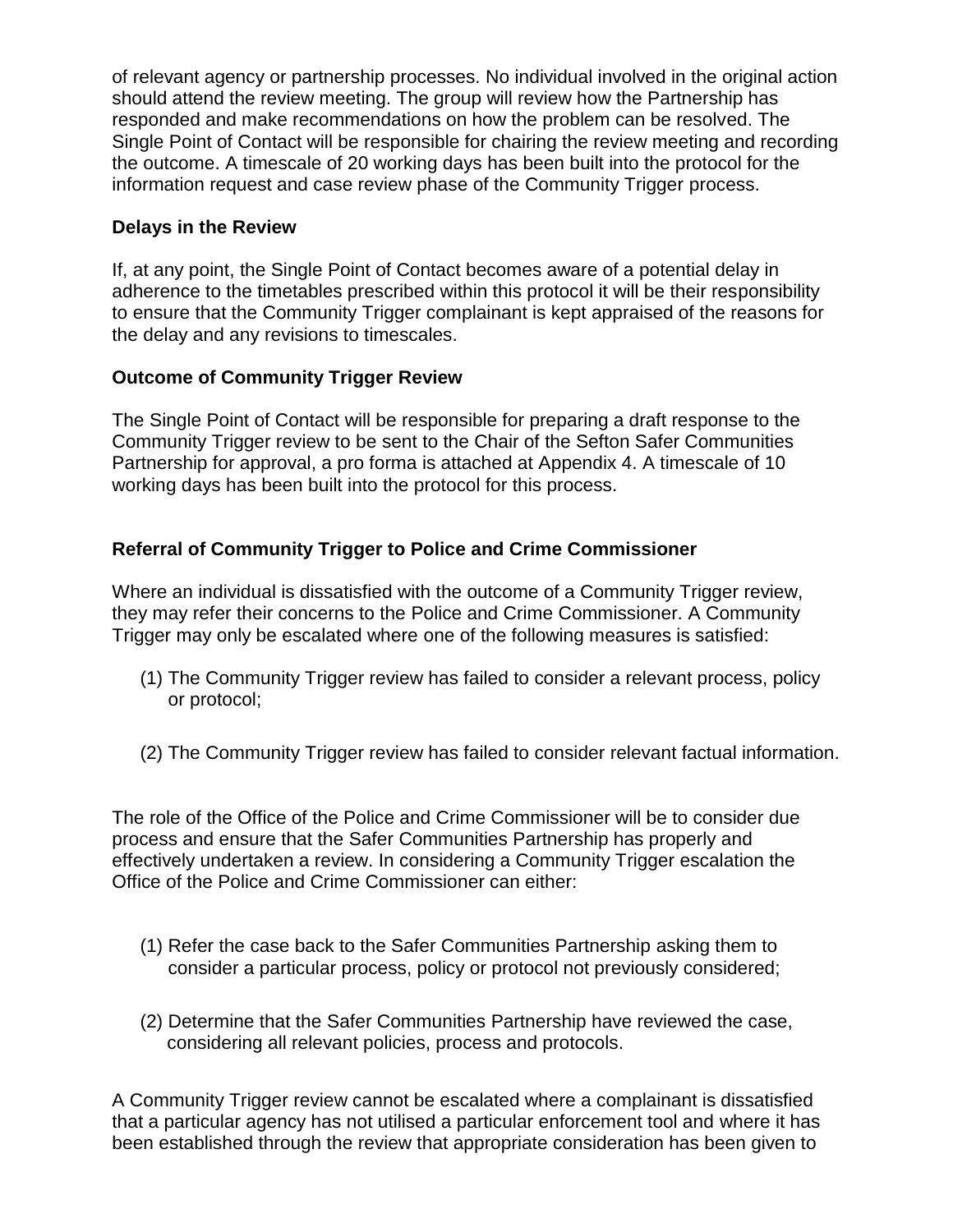the use of that tool but, having consideration of the facts and relevant protocols, that agency has determined that it would not be appropriate to utilise the enforcement tool.

### **It should be noted that the PCC does not have any statutory powers with regards to the Community Trigger process and can only make recommendations.**

All Community Trigger escalations must be made via the local authority within 10 working days of receipt of the review outcome letter. The local authority will forward the escalation to the Police and Crime Commissioner who will respond within 21 working days. If this is not possible, the applicant will be informed of any delay.